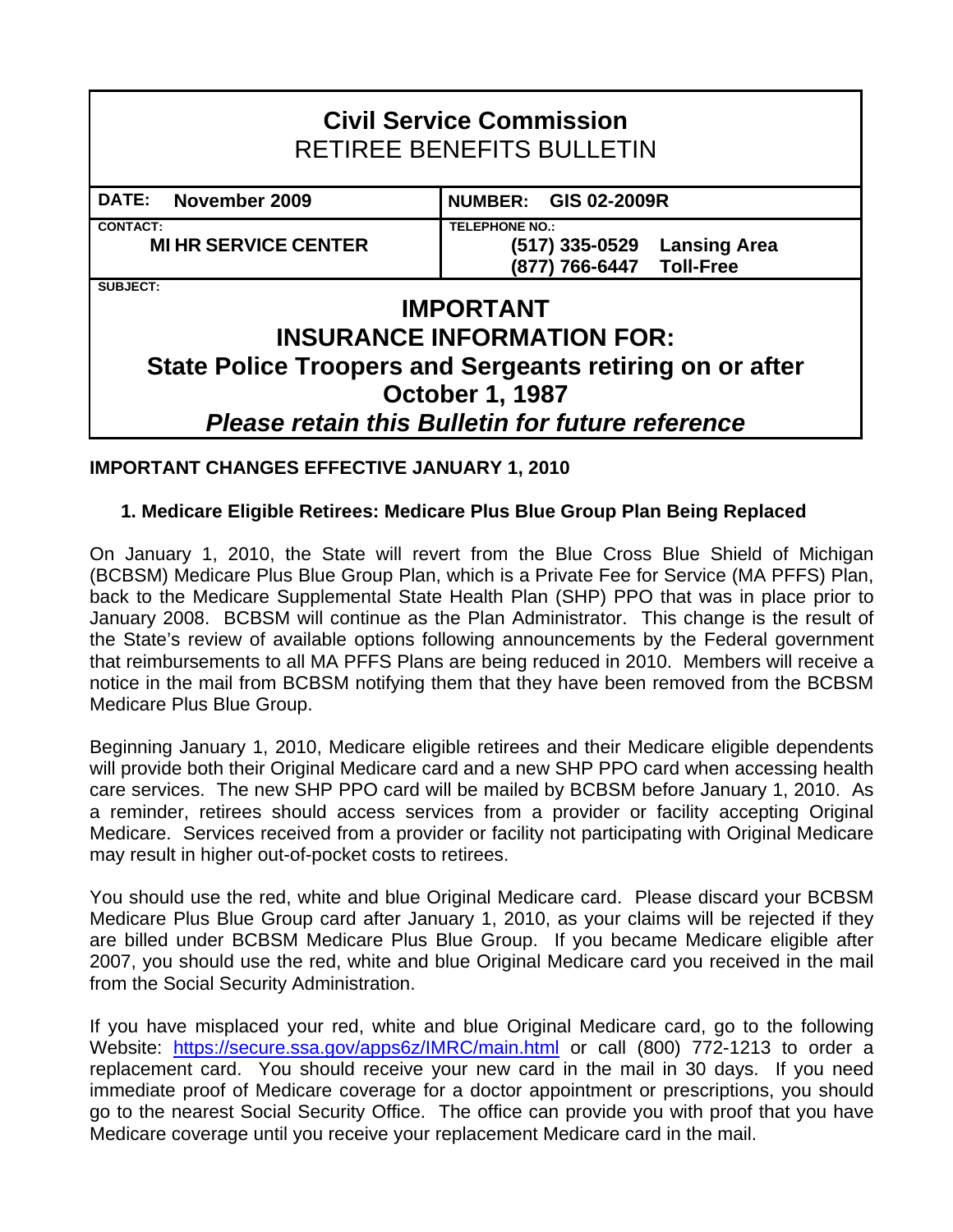#### **2. Medicare Eligible Retirees: Durable Medical Equipment (DME) Program Being Replaced**

Effective January 1, 2010, the DMEnsions program under BCBSM Medicare Plus Blue Group will be replaced by the SUPPORT program under the State Health Plan PPO. This program coordinates your covered DME, prosthetics, orthotics and medical supply benefits. It is important that you choose a supplier that participates with Original Medicare (all SUPPORT providers participate with Medicare). If you choose a supplier that does not participate with Original Medicare and SUPPORT, you will be responsible for out-of-pocket costs. The toll-free number for the SUPPORT program is (800) 321-8074. Please call this number for help in finding a SUPPORT provider in your area, or if you have questions about this benefit. The SUPPORT program is a Michigan-based program.

For those who reside outside of Michigan, you are still eligible to receive DME, orthotics, prosthetics and other medical equipment. Utilizing suppliers that participate with Original Medicare will limit your out-of-pocket costs to the annual deductible and a 10 percent copayment for covered services.

#### **GROUP INSURANCE PREMIUM RATES**

Rates have not changed for the State Health Plan PPO, the State Dental Plan and the State Vision Plan. HMO rates have changed. All rates can be found at: [www.michigan.gov/employeebenefits](http://www.michigan.gov/employeebenefits). Click on "Insurance Rates," "2009-2010 Insurance Rates," then "Retiree Insurance Rates." You may also contact the MI HR Service Center at (877) 766-6447 or (517) 335-0529.

#### **IMPORTANT MEDICARE ENROLLMENT INFORMATION**

#### **1. Medicare Parts A and B:**

Medicare automatically enrolls you in Parts A and B. You **must** remain enrolled in Medicare Parts A and B to continue your health care coverage as a retiree. If you decline Medicare Part B, you may be **financially responsible** for up to 80% of your Part B health care claims.

#### **2. HMO Enrollments:**

When you or your dependent(s) become eligible for Medicare, you must submit an application to your HMO's Medicare Advantage plan of choice if you wish to continue HMO Coverage. If your HMO plan of choice does not offer a Medicare Advantage plan; or if a Medicare Advantage plan is not available in your area, you must enroll in the SHP PPO in order to continue your State of Michigan health coverage as a retiree.

#### **CHANGING INSURANCE CARRIERS**

If you wish to make changes (enroll, add/delete dependents) to your State Health, Dental or Vision plans, use the Insurance Enrollment/Change Request Form (R0452G) available on the Office of Retirement Services (ORS) Website at www.michigan.gov/ors. On the left side of the screen, click on "State Employees Retirement System," then "Defined Benefit Plan" and click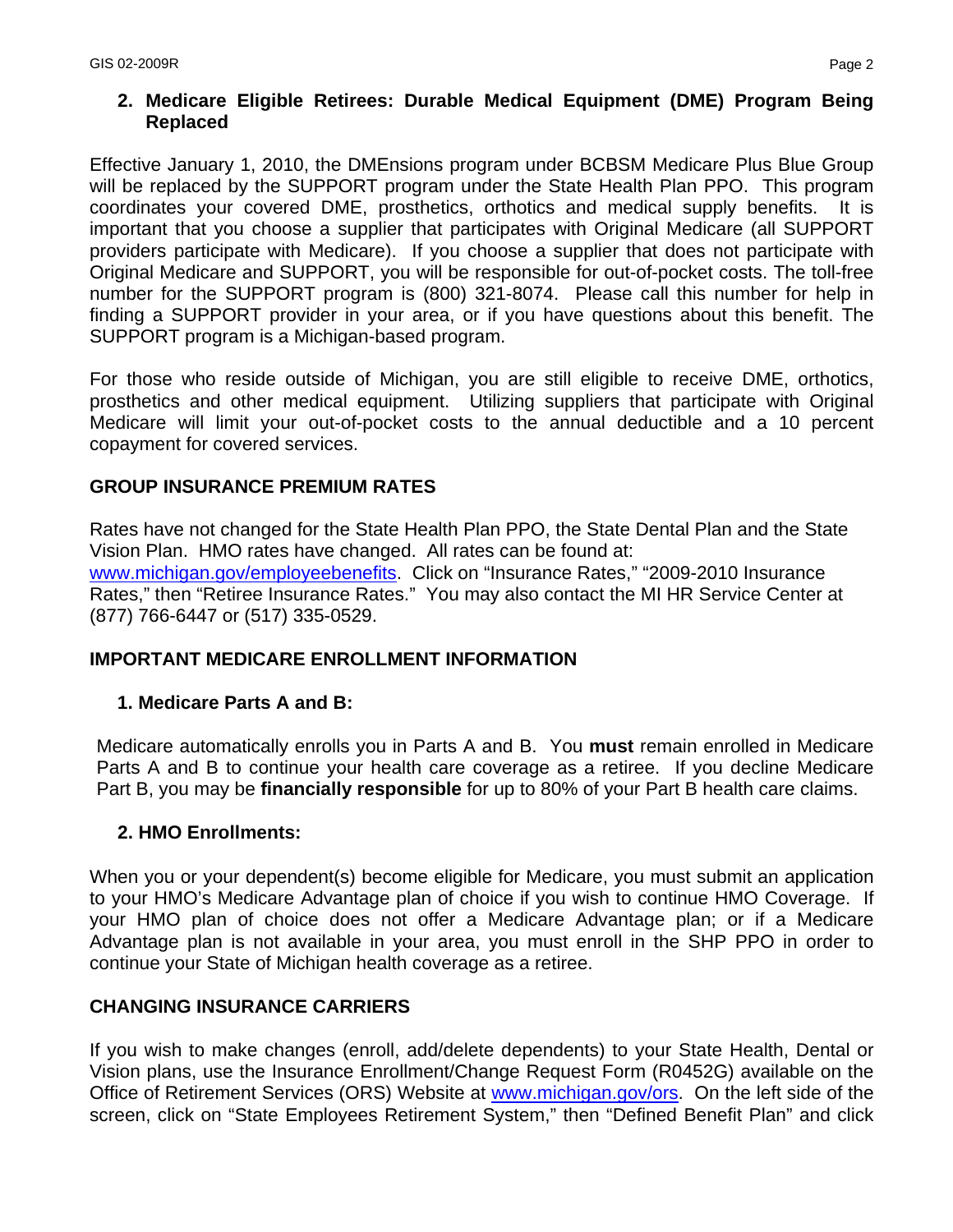"Forms and Publications". Please send your completed form to ORS.

To enroll in an HMO, request the enrollment form directly from the HMO. HMO contact information is included with this mailing. Send your completed form to ORS.

As a retiree, you are not restricted to an open enrollment window for making changes to your health insurance plan. Changes are subject to a "rolling enrollment window" with the following changes subject to a **six-month waiting period**:

- A. The retiree is enrolled in an HMO and wants to enroll in the State Health Plan PPO.
- B. The retiree does not notify ORS within 30 days of the date of event (marriage, death, divorce or involuntary loss of coverage).
- C. The retiree is currently not enrolled in any insurance plan.

The six-month waiting period **is waived** when:

- A. The retiree is enrolled in the State Health Plan PPO and wants to enroll in an HMO.
- B. The retiree is currently in an HMO and wants to transfer to a different HMO.
- C. The retiree is enrolled in an HMO and is moving out of the service area.
- D. The retiree notifies ORS within 30 days of the date of a qualifying event (marriage, death, divorce or involuntary loss of coverage).

#### **ACCESSING INFORMATION ONLINE**

Information regarding the State's health care plans is available online. To view the ORS publication regarding retirement benefits, go to [www.michigan.gov/ors](http://www.michigan.gov/ors). Click on "State Employees Retirement System," "Defined Benefit Plan," "Forms and Publications," then "After Retirement."

To view the Benefit Guide for the State of Michigan Retirees' State Health Plan PPO online, go to [www.michigan.gov/employeebenefits.](http://www.michigan.gov/employeebenefits) From the links at the left, click on "Benefit Booklets," "State Health Plan Benefit Information," then "Retirees State Health Plan PPO" from the list of options in the center of the page.

To view information about an HMO, go to [www.michigan.gov/employeebenefits](http://www.michigan.gov/employeebenefits). From the links at the left, click on, "Benefit Booklets," "State Health Plan Benefit Information," and then "Health Maintenance Organization Plans" from the list of options in the center of the page, then select an HMO plan to view.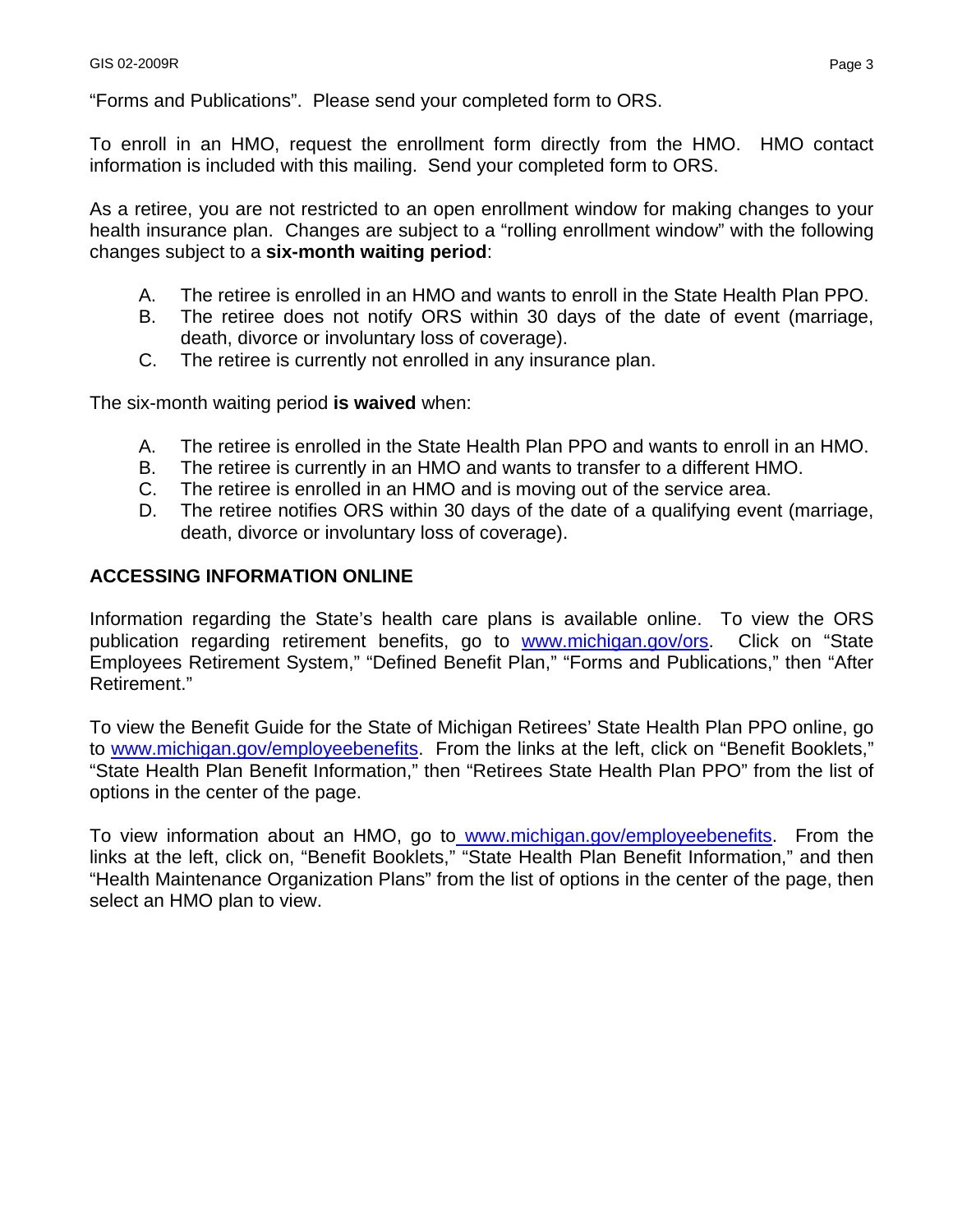#### **ADDITIONAL INFORMATION**

Information regarding COBRA rights to continue State sponsored group insurances is available on the Employee Benefits Division Website at: [www.michigan.gov/employeebenefits.](http://www.michigan.gov/employeebenefits) Scroll down to "Continuation of Benefits," then "Continuation of Group Insurances for all Retirees."

The HIPAA Notice of Privacy Practices for the benefits plans is also available on the Civil Service Commission Website at [www.michigan.gov/employeebenefits](http://www.michigan.gov/employeebenefits). From the left side, click on "HIPAA." You may also contact the Employee Benefits Division at: (800) 505-5011 or (517) 373-7977.

#### **QUESTIONS**

Questions regarding the information in this bulletin may be directed to MI HR Service Center toll-free at (877) 766-6447 or in the Lansing area at (517) 335-0529.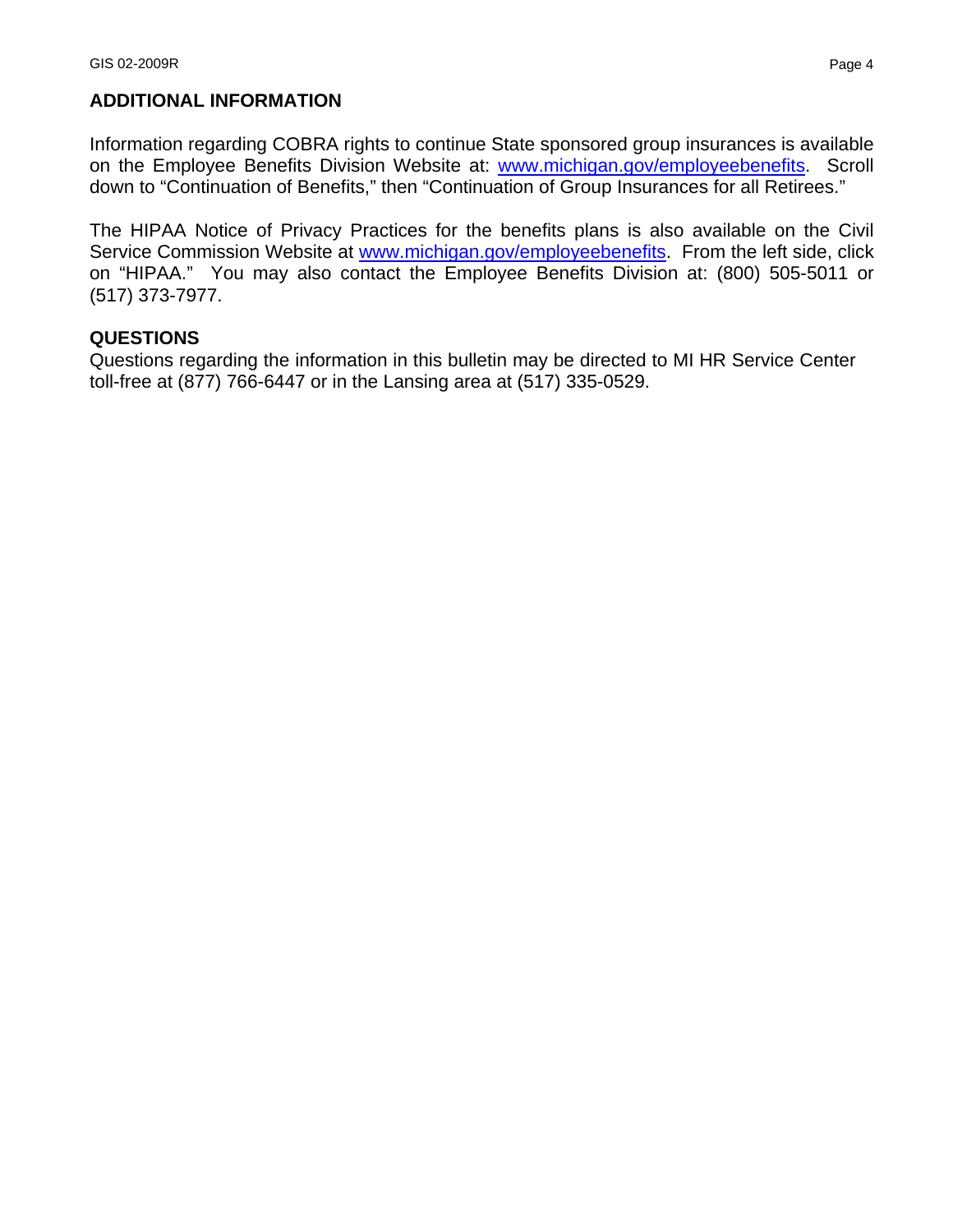| STATE SPONSORED GROUP INSURANCE PLAN BENEFIT ADMINISTRATORS FOR<br><b>RETIREES</b>                                                                                                                     |                                                                                                                                                 |
|--------------------------------------------------------------------------------------------------------------------------------------------------------------------------------------------------------|-------------------------------------------------------------------------------------------------------------------------------------------------|
| <b>STATE HEALTH PLAN PPO BCBSM</b><br>State of Michigan Service Center<br>(800) 843-4876<br>www.bcbsm.com                                                                                              | <b>MANAGED PHARMACY/MAIL SERVICE</b><br><b>PRESCRIPTION DRUG PROGRAM</b><br><b>Express Scripts</b><br>(800) 505-2324<br>www.express-scripts.com |
| <b>STATE VISION PLAN BCBSM</b><br>State of Michigan Service Center<br>(800) 843-4876<br>www.bcbsm.com                                                                                                  | <b>DURABLE MEDICAL EQUIPMENT</b><br><b>SUPPORT</b><br>(800) 321-8074                                                                            |
| <b>STATE DENTAL PLAN</b> Delta Dental Plan of Michigan<br>(800) 524-0150<br>www.deltadentalmi.com                                                                                                      | <b>MENTAL HEALTH/SUBSTANCE ABUSE</b><br><b>SERVICES BCBSM</b><br>(800) 843-4876<br>www.bcbsm.com                                                |
| <b>HEALTH MAINTENANCE ORGANIZATIONS (HMOS)</b>                                                                                                                                                         |                                                                                                                                                 |
| <b>Blue Care Network:</b><br>Great Lakes, Mid-Michigan, East Michigan-Flint, East<br>Michigan-Saginaw and Southeast Michigan<br>(800) 662-6667<br><b>BCN Advantage (800) 450-3680</b><br>www.mibcn.com | <b>Physicians Health Plan of Mid-Michigan</b><br>(Lansing)<br>(800) 832-9186 or (517) 364-8500<br>www.phpmm.org                                 |
| <b>HealthPlus of Michigan</b><br>Flint (800) 332-9161 Saginaw (800) 942-8816<br><b>HealthPlus Senior</b><br>(800) 332-9161<br>www.healthplus.com                                                       | <b>Priority Health West, Priority Health East</b><br>and<br><b>Priority Health South</b><br>(800) 446-5674 or (616) 942-1221                    |
| <b>Health Alliance Plan</b><br>(800) 422-4641 or (313) 872-8100<br><b>HAP Senior Plus</b><br>(800) 801-1770 or (313) 664-7015<br>www.hap.org                                                           | <b>Priority Medicare</b><br>(888) 389-6648 or (616) 464-8820<br>www.priority-health.com                                                         |
| <b>STATE OF MICHIGAN</b>                                                                                                                                                                               |                                                                                                                                                 |
| <b>Office of Retirement Services</b><br>P.O. Box 30171 Lansing, MI 48909<br>(800) 381-5111                                                                                                             | <b>Employee Benefits Division</b><br>P.O. Box 30002 Lansing, MI 48909<br>(800) 505-5011                                                         |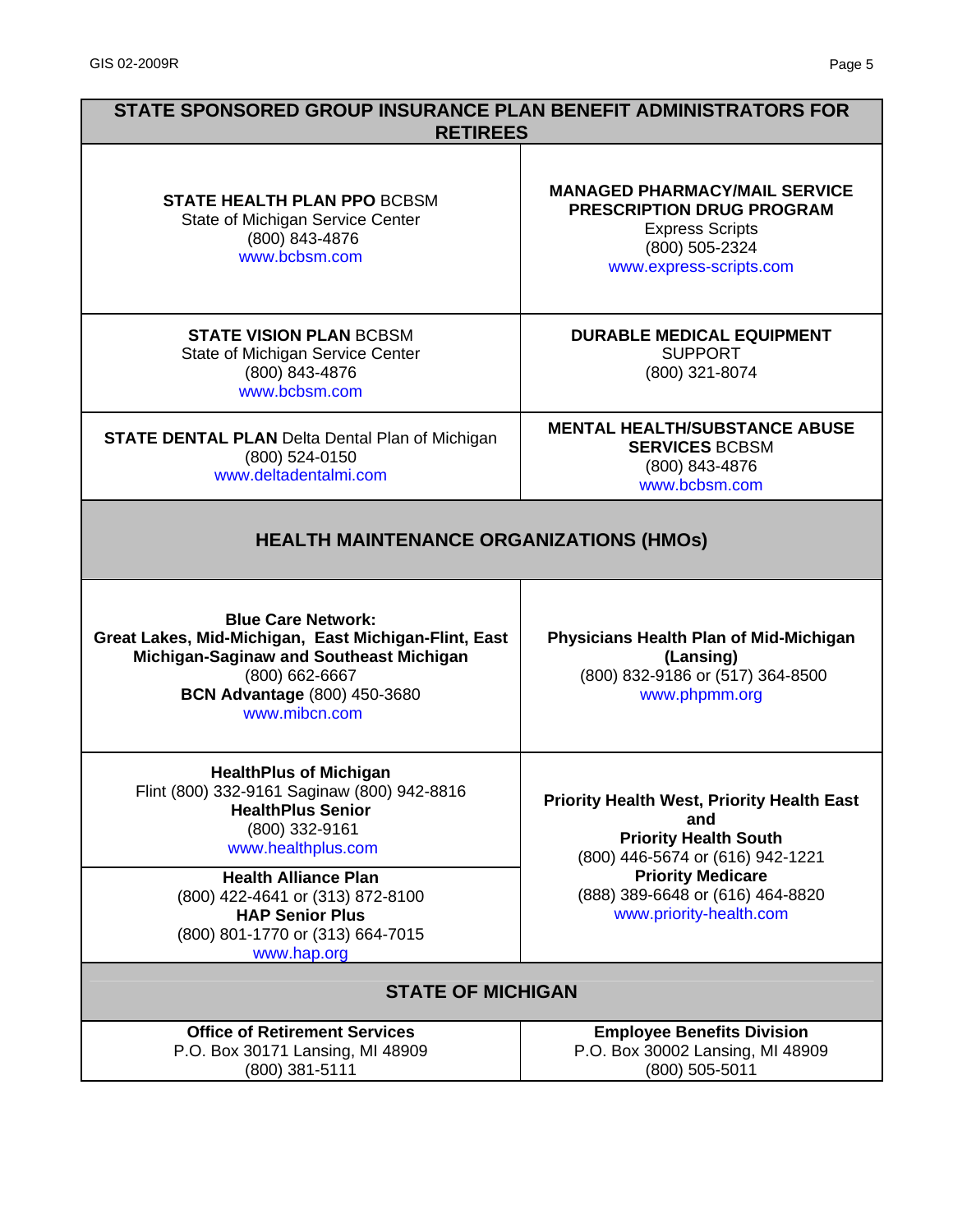# **Notice of Creditable Prescription Drug Coverage for Medicare Eligible Employees, Retirees, and Dependents Enrolled in the State of Michigan Health Plans**

January, 2010

This notice is for all current State employees, retirees, and dependents with prescription drug coverage under a health plan offered by the State of Michigan [including the State Health Plan PPO and approved Health Maintenance Organizations (HMOs)] who are Medicare eligible or will become Medicare eligible within the next 12 months.

#### **IF YOU ARE NOT MEDICARE ELIGIBLE AND WILL NOT BECOME MEDICARE ELIGIBLE IN TH**E **NEXT 12 MONTHS, YOU MAY DISREGARD THIS NOTICE**.

If you are eligible for Medicare, you can enroll in a Medicare Part D prescription drug plan (Part D Plan) when you first become eligible for Medicare and each year thereafter between November 15 and December 31. All Part D Plans provide at least a standard level of coverage set by Medicare. You must decide whether to enroll in a Part D Plan or keep your State Health Plan prescription drug coverage. This notice gives important information to help you decide:

- 1. The State of Michigan has determined that the prescription drug coverage provided under its health plans is, on average for all plan participants, expected to pay out at least as much as the standard Medicare prescription drug coverage and is, therefore, considered creditable coverage.
- 2. Because the prescription drug coverage under the State health plans is creditable coverage, you can keep your State Health Plan prescription drug coverage; you do not have to enroll in a Part D Plan.
- 3. If you decide to enroll in a Part D Plan, you will not have to pay a penalty to enroll for Part D Plan coverage, unless you do not join the Part D Plan within 63 days after your State health plan prescription drug coverage ends.
- 4. Your current State Health Plan coverage pays for other health expenses (hospitalizations, doctor visits, etc.) in addition to prescription drugs. You will still be eligible to receive these other benefits if you choose to enroll in a Part D Plan.
- 5. If you decide to enroll in a Part D Plan, **your prescription drug coverage under the State health plan will stop** and we cannot guarantee that you will be eligible to restore coverage if you later discontinue your Part D Plan.
- 6. **You do not need to take any action if you wish to continue your prescription drug coverage under your current State health plan.**

**Please keep this Notice. If you enroll in a new Part D Plan approved by Medicare, you may be required to provide a copy of this Notice to avoid paying a higher premium amount.**